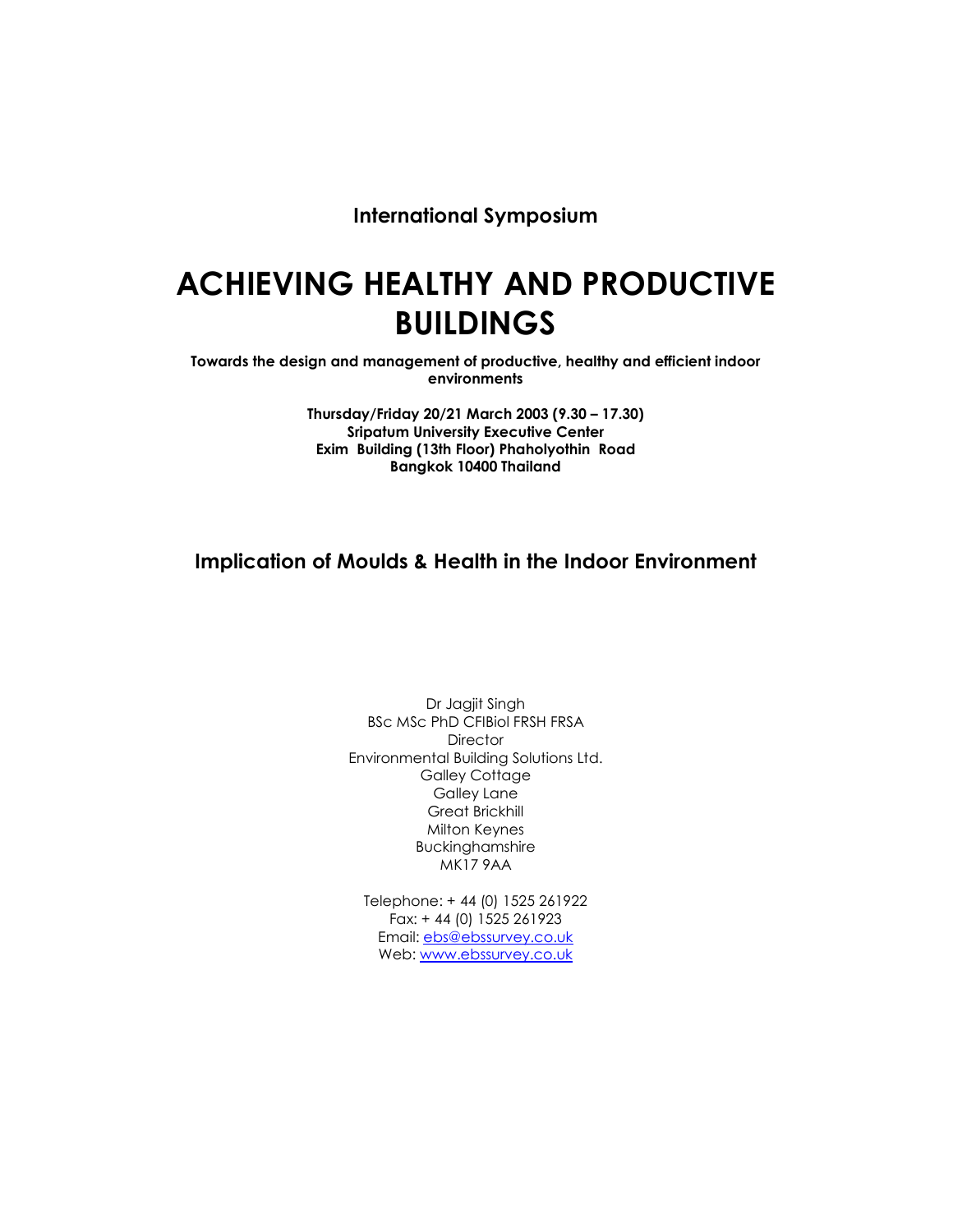# Implication of Moulds & Health in the Indoor Environment

# Summary

#### Building Health

Building affects the health of occupants in many ways, for example building related illnesses (BRI), Sick Building Syndrome (SBS) and allergy and environmental health problems (AEHP). The most common building health problems in buildings relates to dampness and condensation resulting in mould growth, respiratory problems and allergies.

### Occupational Exposure to Moulds in Buildings

Airborne moulds are ubiquitous and have evolved to exploit the man-made spatial ecosystems of our built environment, where they manipulate the microclimates and ecological niches of our buildings and feed on a variety of substrates. The problems of occupational exposure to moulds are not new but are gaining new prominence because

- Of demands for better standards of living to improve the health, comfort and productivity of the occupants.
- Increase in the incidence of allergic reactions to susceptible individuals
- Energy conservation measures leading to sealed buildings

In the last century the management of mould problems in buildings has largely relied on misunderstanding and misdiagnosis of the biology, ecology and physiology of the causal organisms.

### Monitoring and Risk Assessment

A range of instrumentation is available for monitoring moulds in the indoor environment. The choice of sampler requires careful consideration of the purposes of the investigation, the information required, and the characteristics of the moulds in the environment being studied and the sampling and trapping efficiencies of the available samplers. Other methods include sampling airborne allergens, airborne mycotoxins, sampling volatile metabolites and endotoxins.

### Environmental Management

Much damage has been inflicted in last Century by dealing with the symptoms of the problems and not with the causes. By proper understanding of the courses, its repetition should be avoided in this Century. The environmental approach is beneficial to the building fabric, occupants and to the wider environment.

## Introduction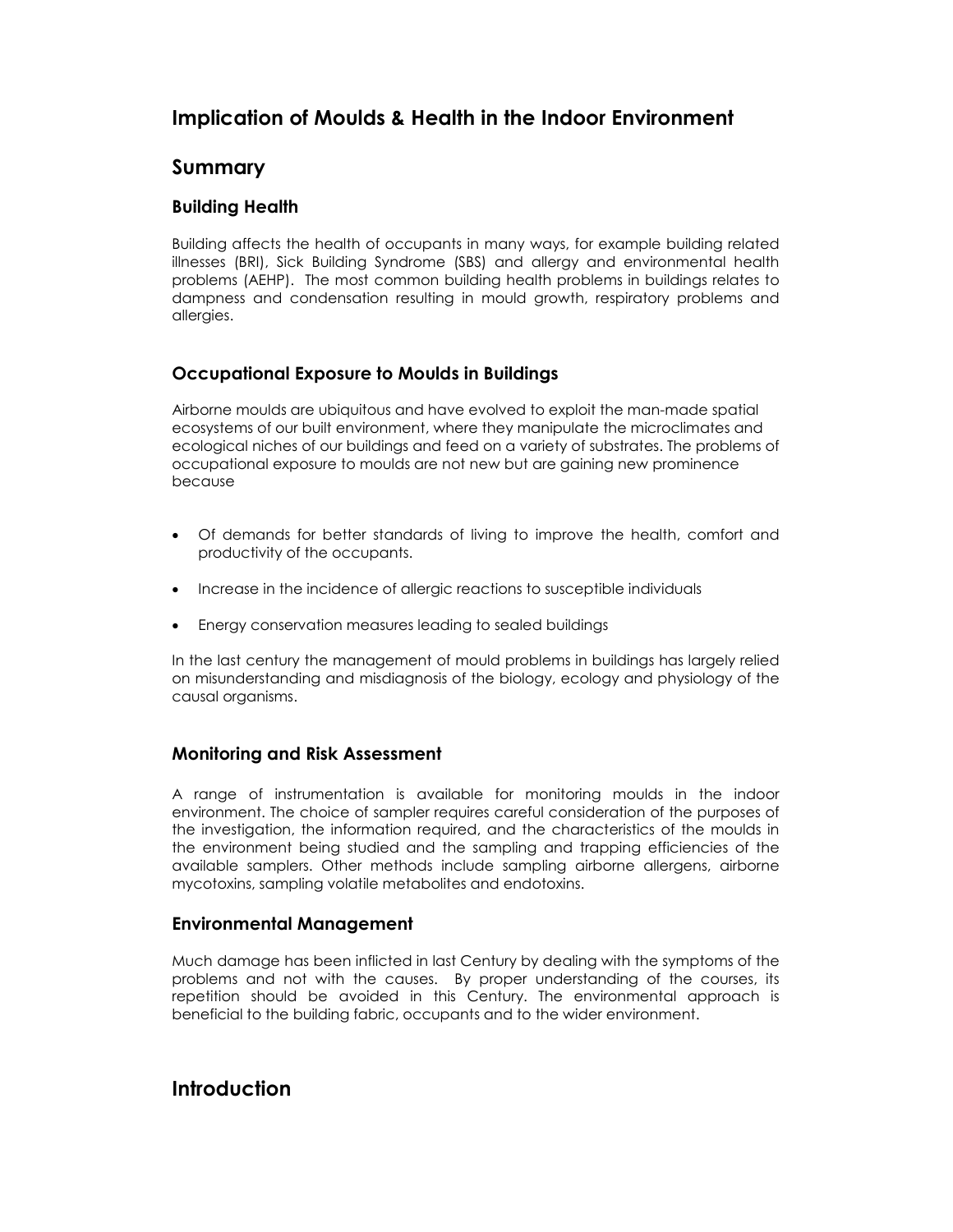Exposure to moulds and indoor allergens is a risk factor for the development of allergic reactions and the incidence of the problem is increasing at an alarming rate. Most common microorganisms in the indoor air are as follows; Cladosporium herbarum, Eurotium herbariorum, Penicillium spp., Aspergillus spp., Wallemia spp. The other micro-organism include are Bacteria, Viruses, Actinomycetes and Pollens.

Most common moulds from Dust Indoors are as follows; Alternaria alternata, Aspergillus versicolor, Aureobasidium pullulans, Mucor spp., Phoma spp. and Yeasts and Bacteria, Actinomycetes, House dust mite.

Allergy problems in buildings reflect on the health, comfort and productivity of the occupants and also increases in the rate of sickness at work places. The fundamental understanding and close dialogue between employees & human resources; facilities managers & health & safety officers; architects, engineers and building health specialists is essential, in order to identify, evaluate, monitor and remedy allergic reactions in buildings.

Allergic reactions in buildings is a complex issue and allergic signs & symptoms, types of allergies, indoor allergens & their management is a growing concern to employers and it requires a multidisciplinary integrated approach

### Moulds and Microorganisms

#### Most common in the indoor air

Cladosporium herbarum Eurotium herbariorum Penicillium spp. Aspergillus spp. Wallemia spp.

Bacteria Viruses Actinomycetes Pollens

#### Most common from Dust Indoors

Alternaria alternata Aspergillus versicolor Aureobasidium pullulans Mucor spp. Phoma spp. Yeasts

Bacteria **Actinomycetes** House dust mite

Photograph 1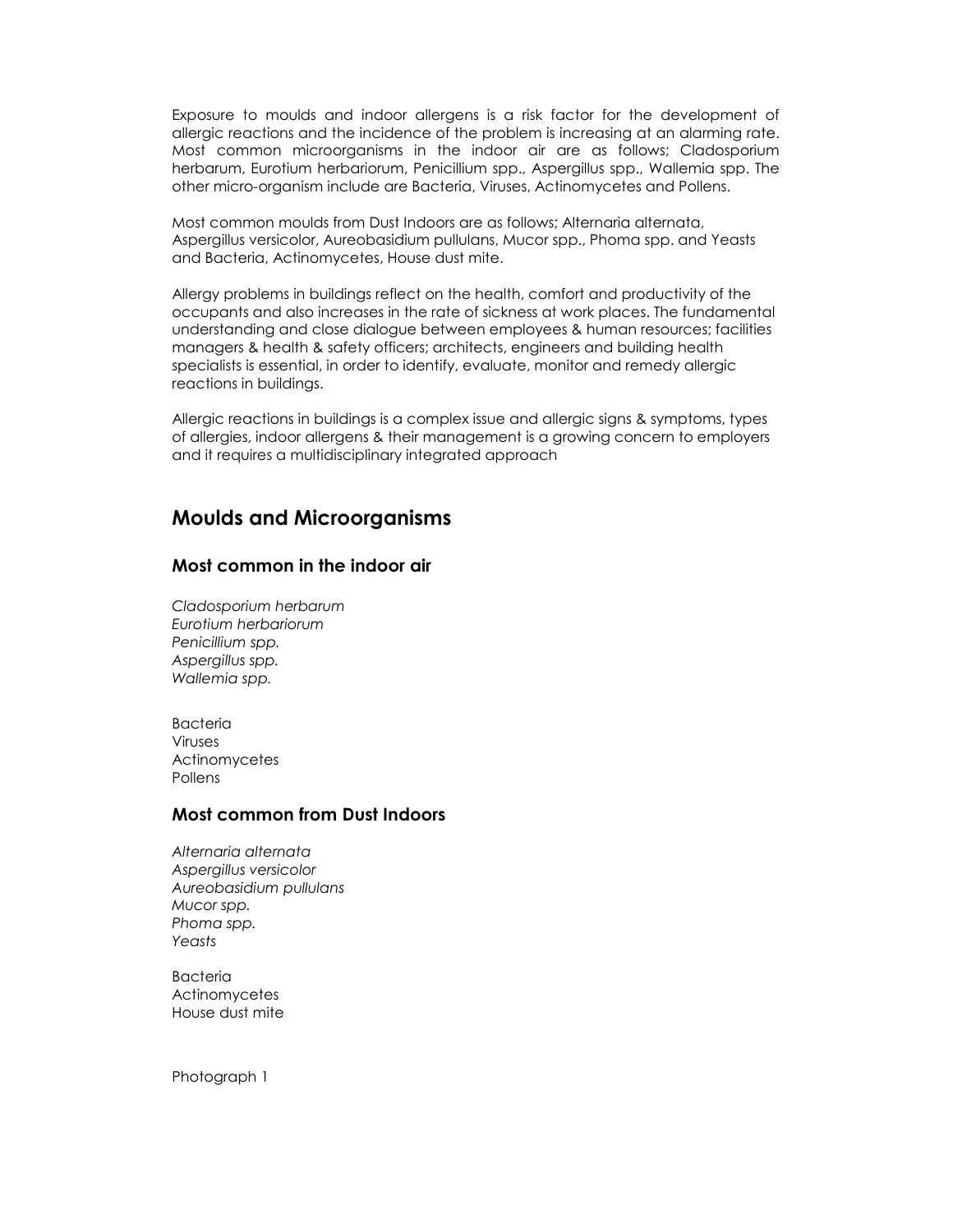

Mould growth on wall

Photograph 1



Mould monitoring in a tunnel of a Castle

Allergic Reactions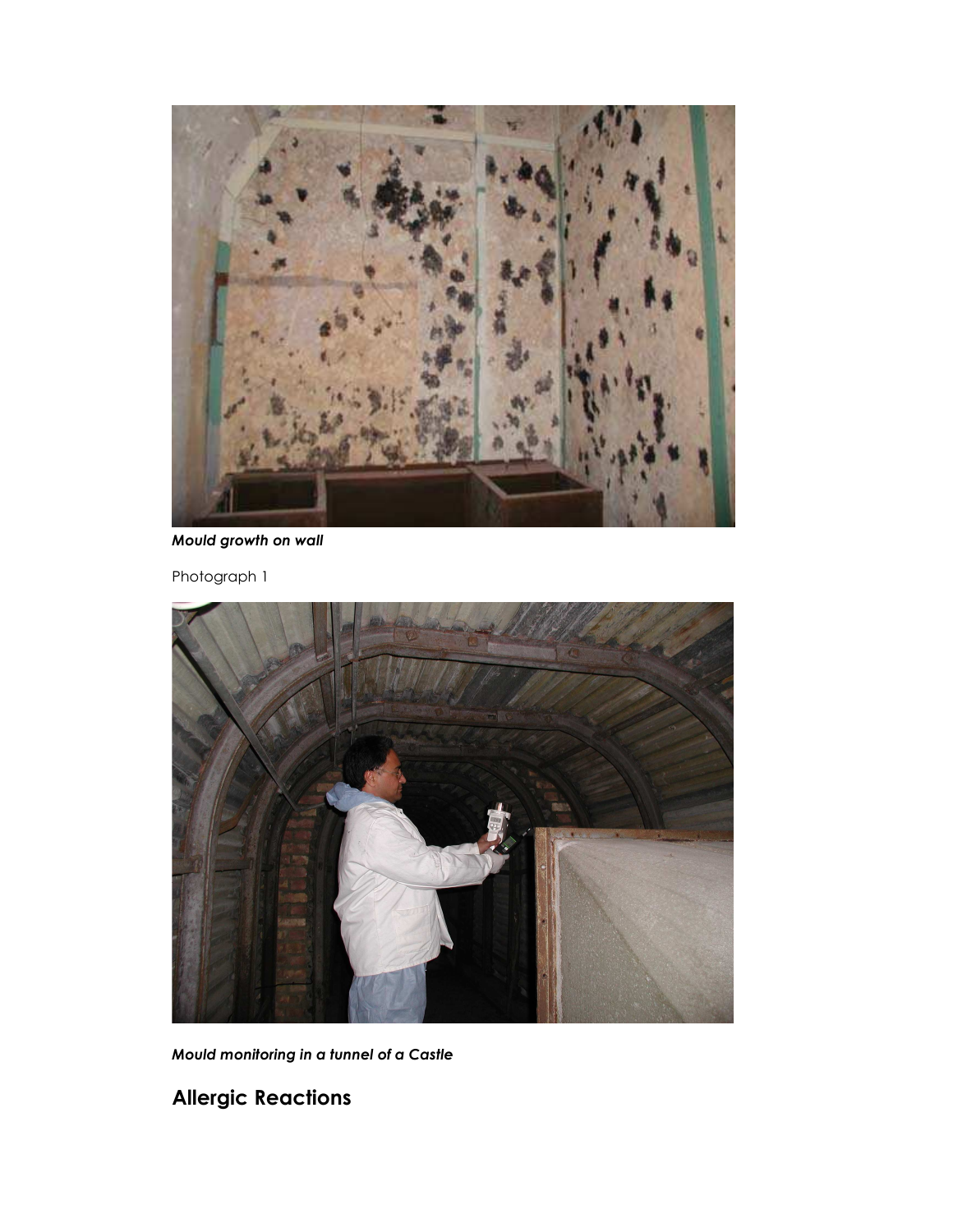Signs and symptoms of Allergic Reactions Nose: itching, soreness, blocked, running, sneezing; Eyes: dryness, itching, redness, soreness, swelling of the lids, weeping Chest: discomfort, tightness, wheeze, breathlessness, and cough; Skin: itching, redness, wheeling, blistering, scaling, and oozing.

Possible allergic reactions are from Irritative, toxic and immunological influences from different types of component such as fungal allergens, mycotoxins, endotoxins (components from gram-negative bacterial) and microbial volatiles (1,2,3 &6).

# Most common Signs and symptoms

Most common symptoms are:

- Itching eyes
- Headache
- Difficulties with contact lenses
- Extreme fatigue
- Blocked nose
- Lack of concentration
- Sore throat
- Lack of memory
- Hoarseness
- General malaise
- Burning sensation of the skin
- Lethargy
- Recurrent sinusitis
- Dizziness

# True Allergic Reaction

A true allergic response to a substance can be defined as signs and symptoms of disease produced by specific immunological mechanisms initiated by that substance. 'Allergy' is commonly defined as a hypersensitivity to a substance that causes the body to react to any contact with it. However, the term is also used increasingly and more widely to describe signs and symptoms of disease for which there is no specific immunological mechanism. The exposure to allergic substances in the indoor environment may be an immediate response or a delayed reaction. Certain individuals are hyper-susceptible to becoming allergic to commonly occurring materials (e.g. pollen, fungi, house mites, and domestic animals) and they are referred to as 'atopic'. These individuals are also found to be more susceptible to becoming sensitized and allergic to a range of materials met at work (2).

# Moisture Saturated Dwellings

Buildings which suffer from dampness (Rising or penetrating dampness), moisture problems due to condensation, fire and flood damage can significantly higher the number of micro-organisms in the indoor environment.

This creates problems for allergic patients. A prolonged residual moisture problem may also cause troubles for nonallergic people, who may develop several of the mucosal and general symptoms.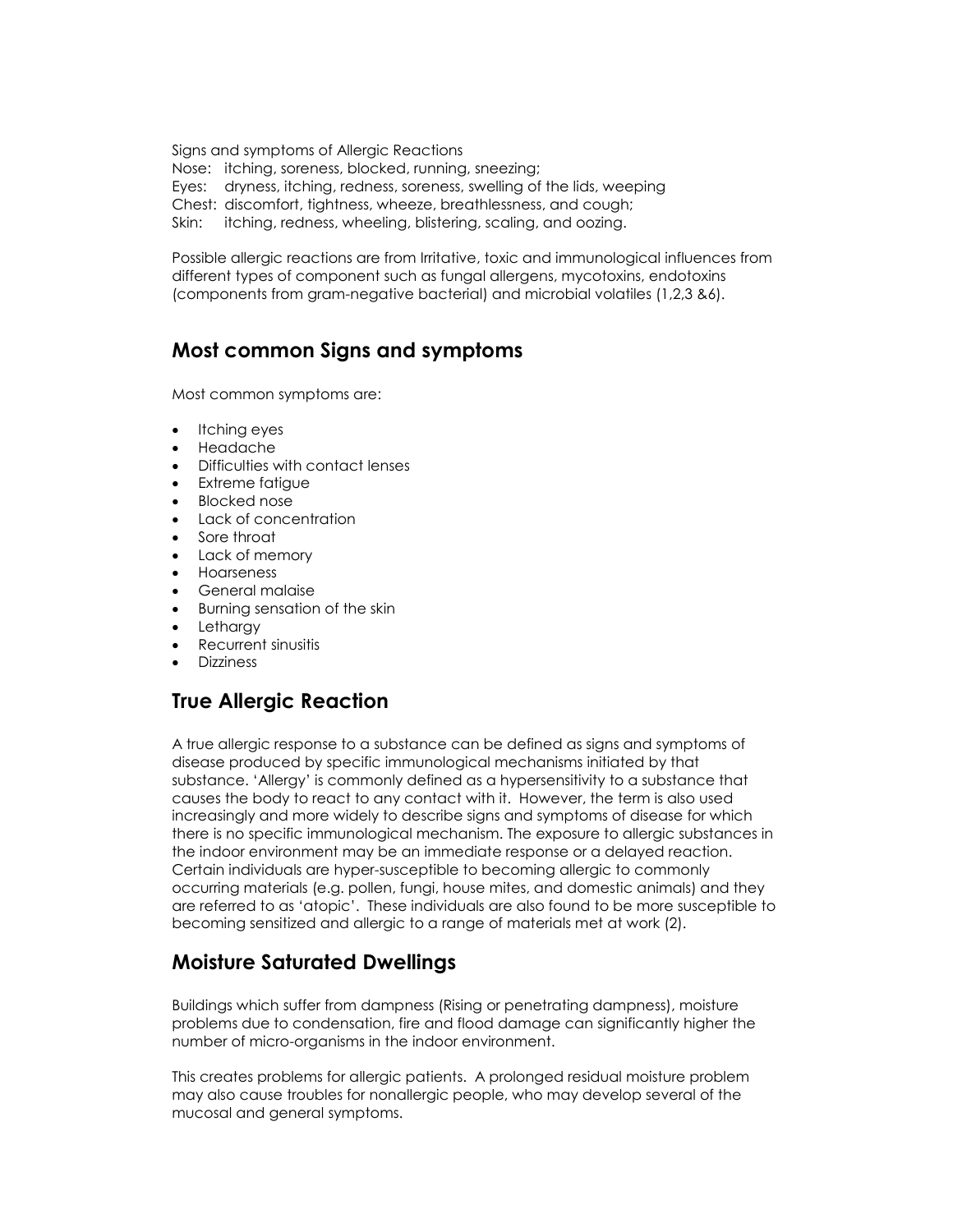# Indoor Allergens

There are more than 100,000 species of fungi. The genera and species that cause human disease involve a wide array of fungi. The most common fungi in both adult and pediatric populations in descending order of frequency were Alternaria, Helminthosporium, Cladosporium, Fusarium, Aspergillus, Phoma and Penicillium (2,3 & 4)

Other moulds of allergenic importance include, for example, Botrytis, Rhizopus and Trichoderma. Fungi for example both moulds and yeast; moulds have hyphae and yeast's are unicellular fungi that reproduce by budding or fission. A clinically important yeast allergen is Candida, which forms pseudohyphae.

Fungi produces large numbers of spores and when these spores liberated from infected buildings to the indoor air, it can be regarded as organic dust. These spores can, like other types of dust, sediment on surfaces or it could be inhaled by occupants and deposited on the mucosal surface of the upper airways and in the eyes. Repeated exposure to large amount of fungal propagule risks the development of specific allergic reactions.

The house dust mites, moulds and, less commonly, amoebae that can colonise building structures, services & furnishing & finishes and can cause allergic and other diseases. House dust mites, fungi and yeast's are potent sensitizers, and they flourish in an environment of high relative humidity and low ventilation. Fragments of these organisms or their decayed material or their metabolites, becoming airborne, can be inhaled and cause allergic disease.

# Management

## Allergen Avoidance

Removal of a household pet or total enclosure of industrial processes releasing sensitizing agents can lead to cure of rhinitis and, indeed, asthma.

The house-dust mite infests most areas of the house, and is not confined to the bedroom. Mite counts are extremely low, where carpets are absent, floors are cleaned frequently and mattresses and pillows are covered in plastic sheeting that can be wiped down. Similar conditions may be reproduced if mite counts are to be reduced. Where there is risk of exposure to a known material with a record for causing allergy, the management of that material can be achieved by the principles of substitution, containment, local exhaust ventilation and finally personal protection.

## Environmental Control of Allergens

Environmental control of allergens consists of three possible treatment methods that can be used singly or in combination: avoidance, pharmacotherapy, and immunotherapy. For example, elimination of allergen reservoirs, control of humidity, exposure to heat or cold and air filtration. Air filtration and vacuum cleaning have long been recommended for control of dust mites, their efficacy has been variable. If filtration is to be recommenced, high-efficiency particulate air (HEPA) filters are probably most effective.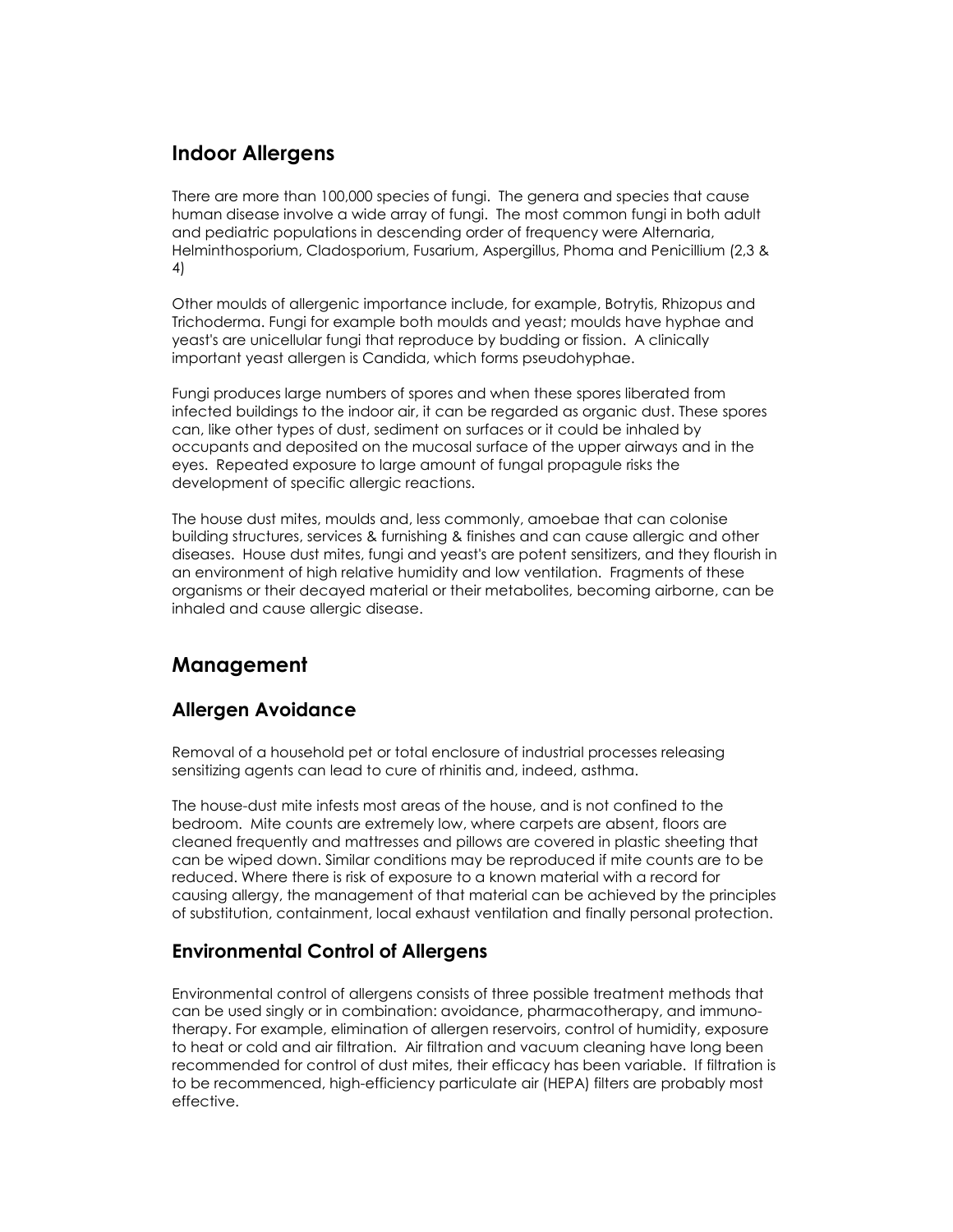#### Environmental Control of Dust mite

Eliminate mite reservoirs: Cover pillows, mattress with Plastic Wash bedding weekly Remove carpets Reduce upholstered furniture to a minimum Air filtration: Portable HEPA filters Vacuum cleaning with HEPA filters Exposure to heat or cold

Allergy and environmental health problems in buildings have generally been neglected because the effects are mostly chronic and long-term and not directly and immediately life threatening. People are increasingly dissatisfied with the air quality in their work places and this is costing employers millions of pounds every year in loss of business. Healthy and comfortable environment requires multi-disciplinary scientific input from those involved in building construction, services and controls, design, use and maintenance of buildings.

#### References

- 1. Morris Greenberg, (1990) Allergy 'in Buildings and health, The Rlsehaugh Guide' Ed by Curwell S, March C, and Veneables, R, RIBA, London.
- 2. Gravesen, S, Frisvad,J C and Samson, R A, (1994), Microfungi, Munksaard, Holland.
- 3. Sick Building Syndrome, Biological Aerosols and System Control of Indoor Air Quality, published by CIAR, Maryland
- 4. Singh J (1993) Biological contaminants in the built environment and their health implications, Building Res. Inform, Vol. 21, No 4, pp. 216 - 224
- 5. Singh J, (1994a), Building Mycology Management of |Health and Decay in buildings & FN Spon, London ISBN)-419-19020.1.
- 6. Singh J, and Walker, B, (1994b), Allergy Problem in Buildings, Quay Publishing, Lancaster.
- 7. Singh J, (199c) Indoor Air Quality in Buildings, Office Health & Safety Briefing, Croner.
- 8. Singh, J, (1996), Health, comfort and productivity in the indoor environment, Indoor and Built Environment, 51 96 Jan-Feb 1996, pp. 22-34, Karger **Publications**
- 9. Singh J, (1996), Impact of indoor air pollution on health, comfort and productivity of the occupants, Aerobiologia 12 (1996), 121-127.
- 10. Singh J, Sick Building Syndrome, Facilities Management, Health and Safety, pp. 12-15, November 1999 issue.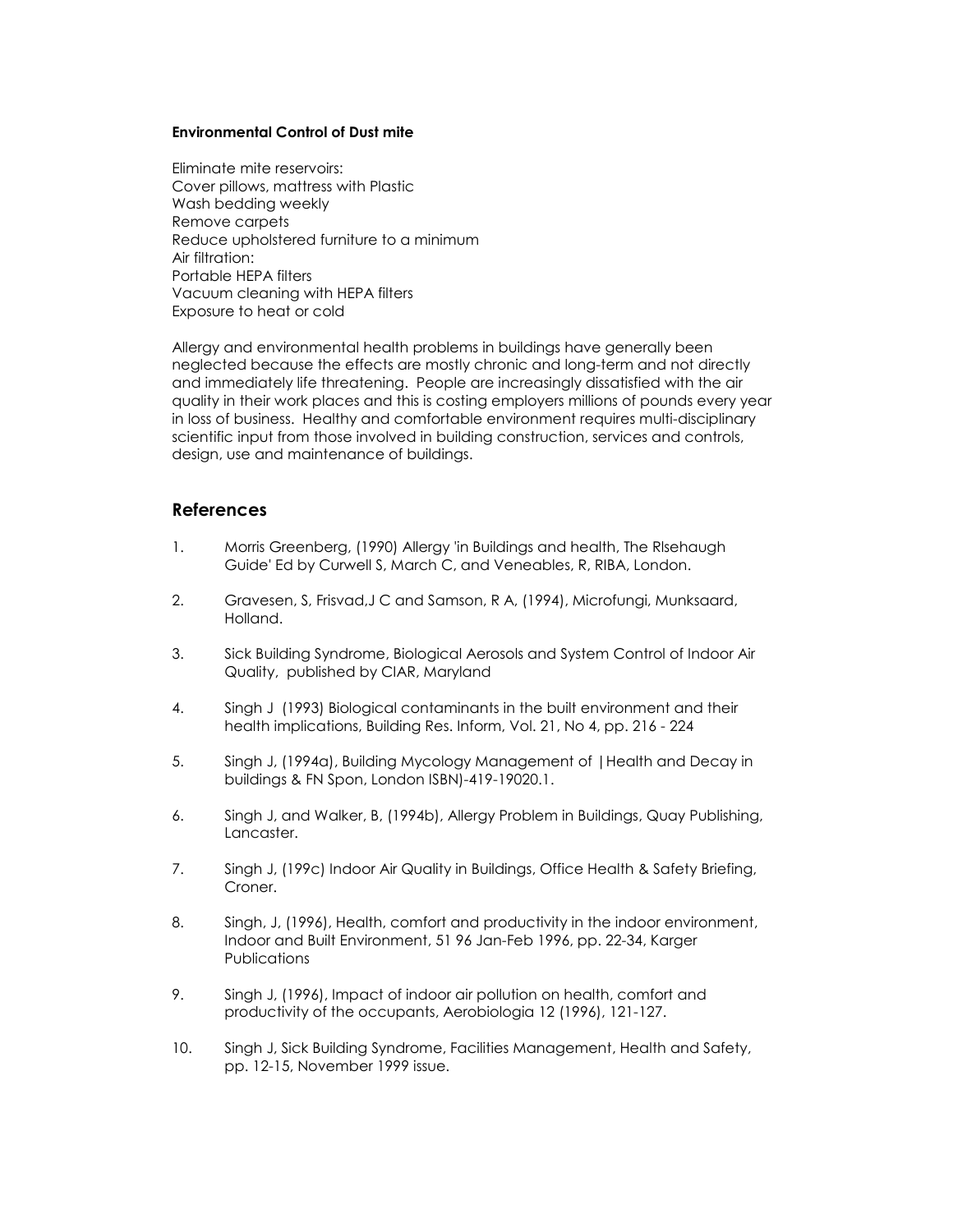11. Singh J, Sick Building Syndrome, Occupational Heath and Hygiene, Health and Safety, pp. 14 -16, December 1999 issue.